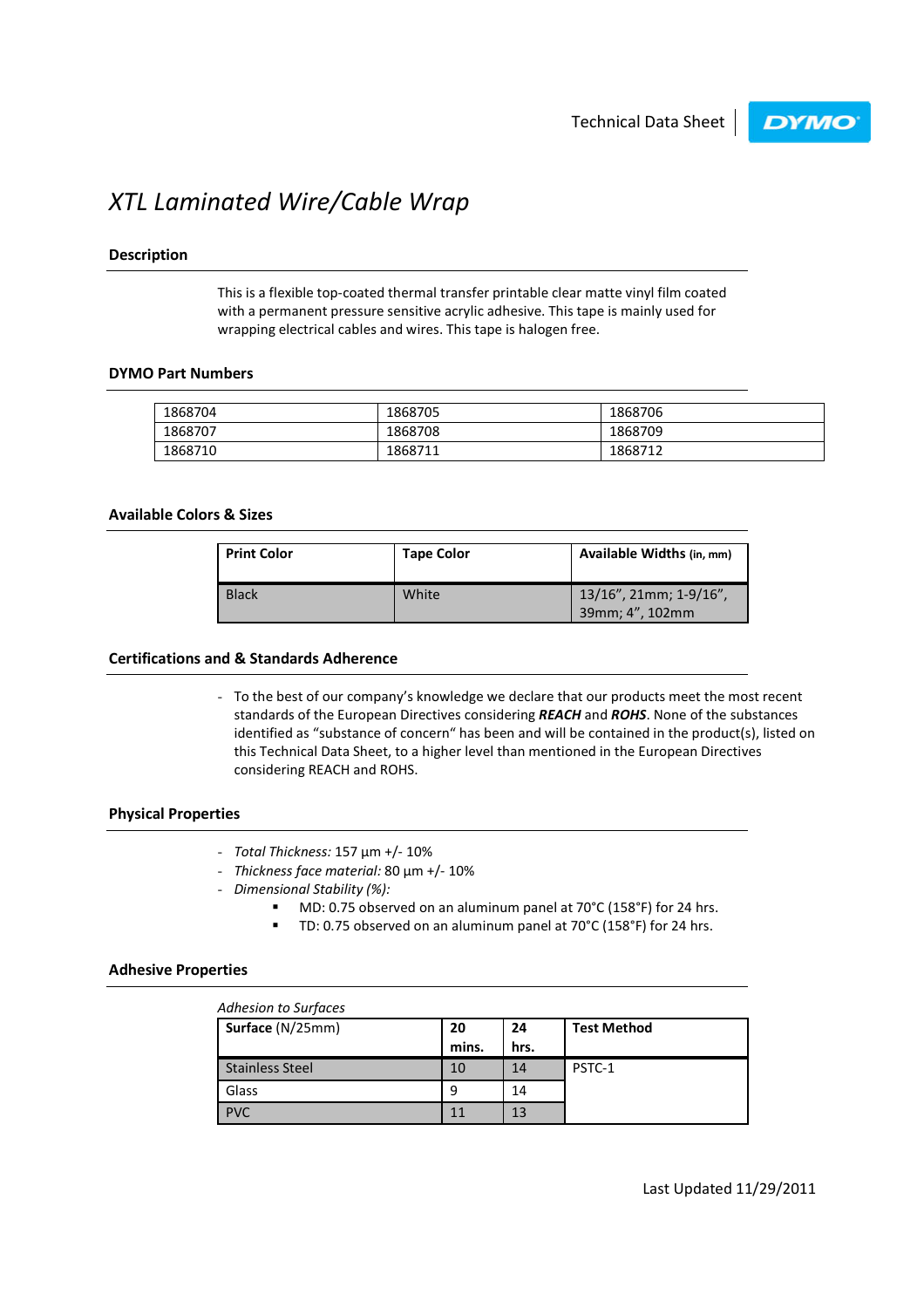

| Textured ABS                 |  |
|------------------------------|--|
| Polypropylene Film           |  |
| <b>Steel Computer Casing</b> |  |

- Tack (ASTM D 2979): 380gm/cm<sup>2</sup>

## Temperature Stability

Application & Service Temperatures

| Service Temp.              | °۴  | ᅂ   |
|----------------------------|-----|-----|
| <b>Application Minimum</b> | 10  | 50  |
| Service Minimum            | -40 | -40 |
| <b>Service Maximum</b>     | 80  | 176 |

Chemical Resistance (Printed with the Rhino 6000)

| <b>Chemical</b>     | # of rubs | <b>Result</b>          | <b>Test Method</b> |
|---------------------|-----------|------------------------|--------------------|
|                     |           |                        |                    |
| Fuel                | 30x       | No visible effect      | Crockmeter,        |
| Gasoline            | 30x       | Slight print removal   | 900g weight/arm    |
| Isopropyl alcohol   | 15x       | Printing gone          |                    |
| Ethanol             | 5x        | Printing gone          |                    |
| Water               | 30x       | No visible effect      |                    |
| Skydrol* LD-4       | 5x        | Printing gone          |                    |
| Ethyl acetate       | 5x        | Printing gone          |                    |
| Exxsol*** D40       | 30x       | Moderate print removal |                    |
| White spirit        | 30x       | Moderate print removal |                    |
| General degreaser   | 30x       | Moderate print removal |                    |
| <b>Nafta</b>        | 30x       | Moderate print removal |                    |
| Sabesto**           | 10x       | Printing gone          |                    |
| Acetone             | 3x        | Printing gone          |                    |
| Papanicolau og. 6   | 30x       | Printing gone          |                    |
| Hematoxylin (stain) | 30x       | No visible effect      |                    |
| Xylene              | 30x       | Printing gone          |                    |

Abrasion Resistance (Printed with the Rhino 6000)

| <b>Abrasive Object</b> | # of rubs | <b>Result</b>        | <b>Test Method</b> |
|------------------------|-----------|----------------------|--------------------|
| Pencil eraser          | 30x       | No visible effect    | Crockmeter,        |
| Polystyrene pin        | 30x       | No visible effect    | 900g weight/arm    |
| Sandpaper              | 30x       | Slight print removal |                    |

## UV Light Resistance